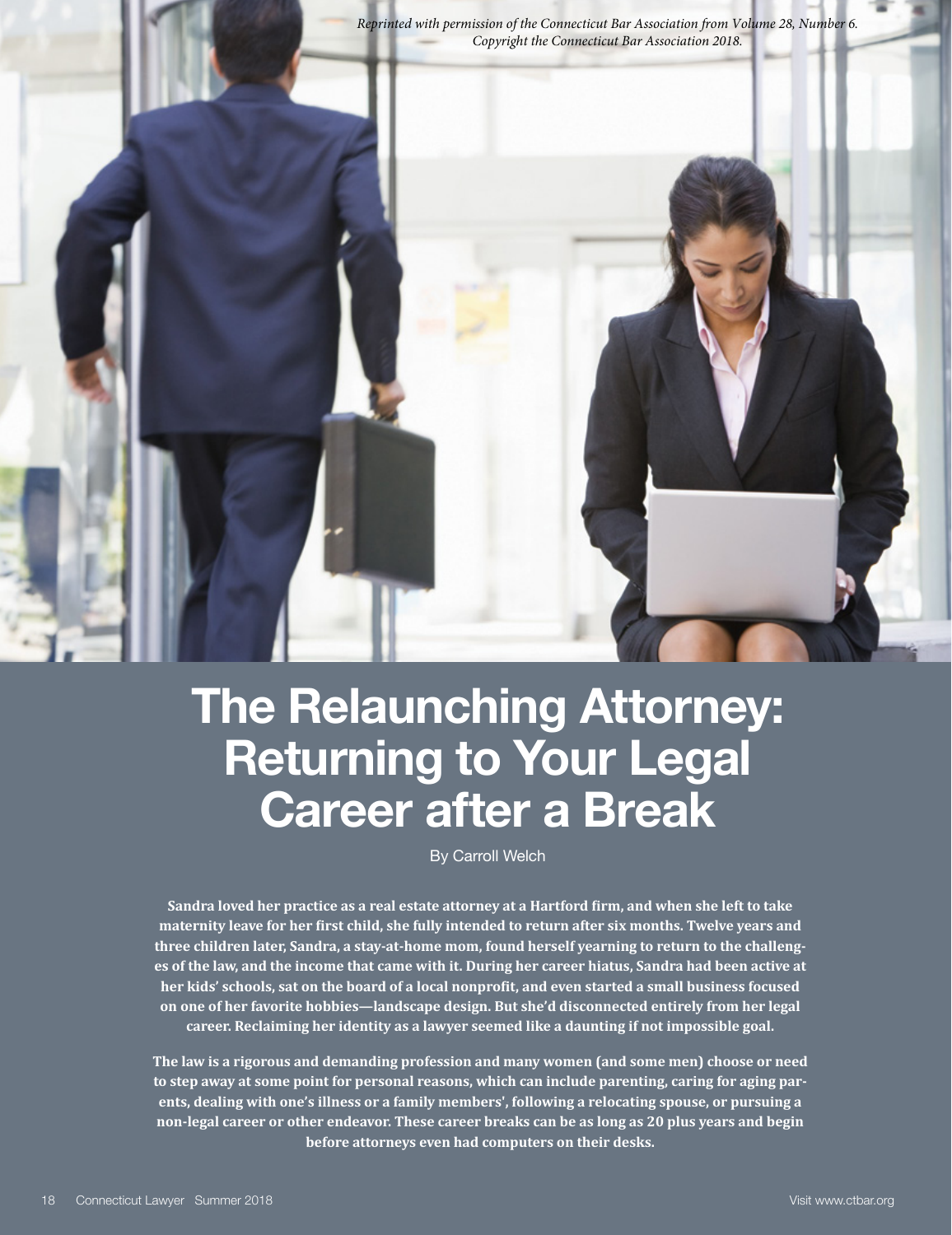Getting "back in the game" and landing a paid legal position after a long hiatus is immensely challenging. Fortunately, in the last ten years, the conversation about relaunch talent and how to make it part of a diverse and inclusive workforce has become exponentially more active. Many more resources and programs designed to assist and provide entry points for relaunching professionals, and attorneys in particular, have become available.<sup>1</sup>

#### **Challenges**

Even with aids, the path back into the law is challenging and filled with obstacles. Re-entering attorneys must consider the hurdles and how their relaunch strategies will address them. Some of the most common obstacles faced by a re-entering attorney include:

- **Low Confidence:** The fear of showing up as an attorney for networking and job searching activities when one hasn't practiced for years is, for many, an overwhelming and anxiety-provoking prospect. Regardless of how successful they may have been prior to their breaks, many relaunchers feel like "imposters" when trying to get back to the law.
- **Rusty Skills:** For relaunchers who did not do any pro bono or legal work during their breaks, rusty substantive skills and a lack of knowledge about changes and developments in the law can also be a barrier. Nonexistent or weak technological skills can also diminish confidence dramatically.
- **Lack of Clarity on Target:** Sandra knew that she wanted to return to real estate law. Leveraging her seven years of experience would likely make her relaunch easier. Many relaunchers, however, do not want to return to their pre-break practice areas or employment venues and they prefer to re-enter in a new capacity. The problem: they just don't know what they want to do and what the possibilities are. This lack of clarity can be paralyzing, and lead to their running unfocused and unwieldy job searches that never gain momentum and result in despair and discouragement.
- **No Network:** Sandra had kept in touch with two of her law firm colleagues by sending holiday cards and meeting for lunch once or twice a year during her career break. Contacting them (her supervising partner and fellow associate who since made partner) to enlist support when she decided to relaunch was a critical first step. For many, though, a nonexistent professional network can lead to a feeling of disconnectedness, isolation, and an overreliance on online search sites to apply for positions. This is not an optimal strategy, and it can soon feel like resumes and cover letters are being dropped into black holes.
- **Ageism:** The sting of ageism in hiring can be very strong for relaunchers who return to run job searches in their 40s, 50s, and 60s. They face employer reservations and fears about their rusty skills, lack of commitment to work, $\alpha$  unsophisticated technological skills, inability to work with intergenerational teams, or disinclination to be supervised by younger colleagues.
- **Lack of a Support System:** Like any other person setting a goal, relaunchers need support to be successful. Surrounding oneself with friends and family who encourage and help the attorney to adopt a positive outlook is crucial. Having a positive demeanor is as important as having a good resume and directly impacts networking and interviewing performance.

#### **Strategies for Success**

Sandra, our relaunching attorney above, was able to land a temporary, six month position with a small real estate practice in Farmington after connecting with her brother-in-law's best friend (a partner at the firm) at a family holiday party. She's hoping that it will become a permanent and/or full time job. Despite the difficult challenges listed above, many attorneys are successful in finding paid legal work after extensive hiatuses by employing key strategies, some of which are listed below:

• **Self Assessment and Targets:** Before diving into preparing resumes and cover letters, relaunchers should spend time inventorying their skills, interests, values, and goals for their re-entry processes. They should be prepared to describe their skills clearly and not expect that prospective employers will try to figure this out. This will facilitate their clarity on skills that are rusty, nonexistent, or strong so they can plan how to prepare. Also, figuring out at the outset of the process what practice area or employment venue to target is key and helps prevent an unfocused and unwieldy job search. The approach of, "I'll do anything. I just want a job!" is not helpful and undercuts rather than advances a relauncher's process.

- **Networking:** The rule of thumb that 80 percent of jobs are achieved through networking is likely closer to 95 percent for relaunchers, who need the boost of a contact or connection to provide an entry point or opportunity. It is simply too difficult for attorneys with career breaks to compete via online job search sites with the general population of candidates without career breaks. Relaunchers should mine their networks of friends, family, neighbors, and community contacts to raise their visibility and explore opportunities.
- **Engagement:** Relaunching cannot happen by looking at one's computer screen or simply thinking and planning. It's important to get out and engage! This may include talking to former colleagues; conducting informational interviews; attending CLE classes; going to panel programs; writing an article; joining a bar association committee; or doing pro bono, volunteer, project, or temporary work. Engagement builds confidence, clarity, skills, and a network.
- **Prepare Tools:** Have a strong pitch or marketing message. An excellent resume and LinkedIn profile are important tools for a good job search. They should be updated with information about skills developed through substantive volunteer or community experience, whether legal in nature or not.
- I have seen many attorneys relaunch and